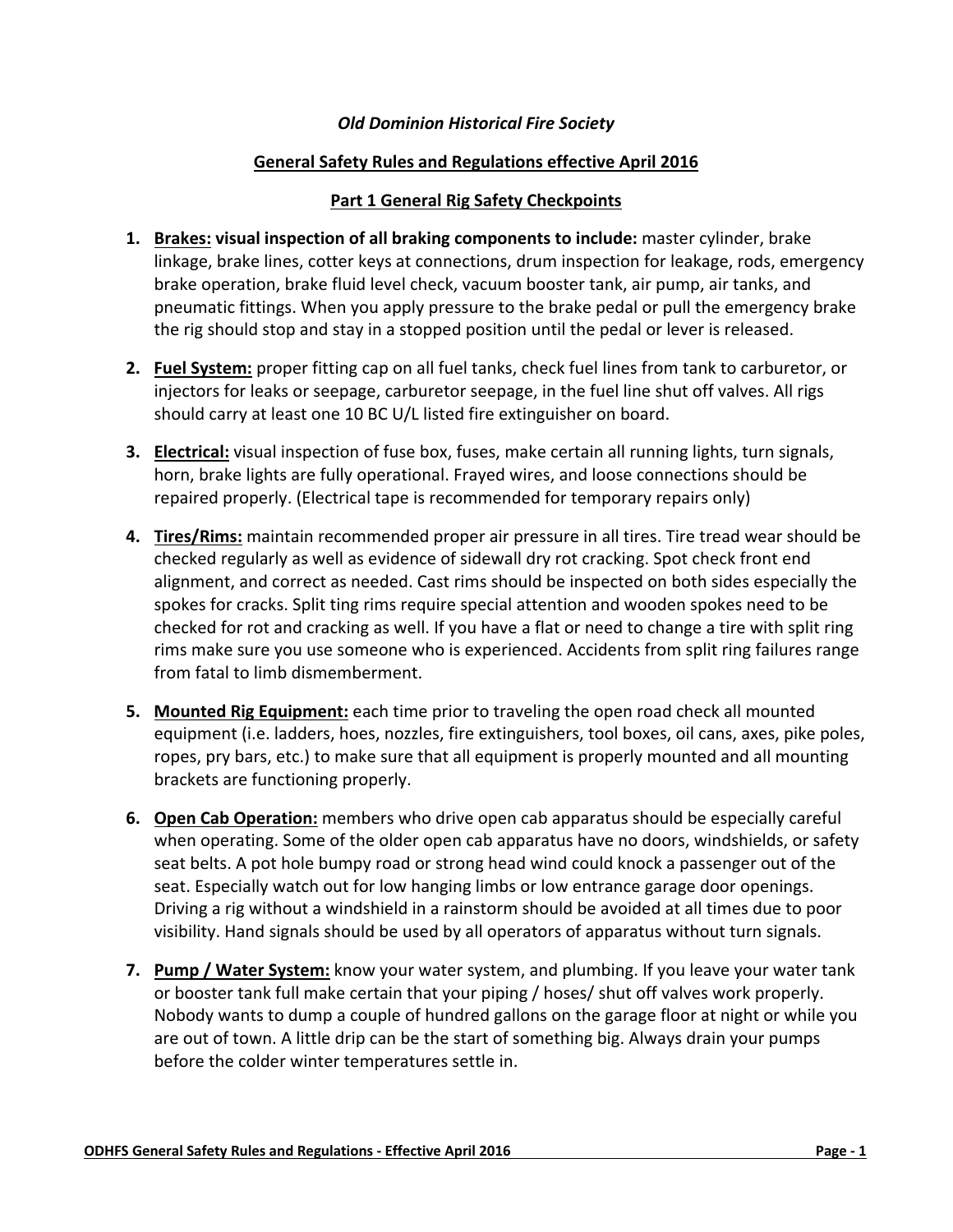- **8. Driving Operation: a spotter should always be used to maneuver your apparatus into tight spaces or backing up.** Know the limitation of your apparatus in regards to braking distance and acceleration to pass slower traffic. If you are not going to travel the posted speed limit on a multi‐lane highway, stay in the right lane so traffic can safely pass around you. If your apparatus cannot maintain posted speed limits please use a slow moving vehicle triangle on the rear of the vehicle which is clearly visible to the motoring public. Be courteous to the drivers and pedestrians around you. It is not recommended to let people ride on the tail board, or running boards in every day traffic. All apparatus Owners need to check with their respective insurance policies and representatives about passengers not sitting in approved vehicle seats. Passengers in parades riding on tailboards, running boards, or hose beds are doing so at their own risk.
- **9. Misc. Operation:** door latches should be checked to make sure that the door stays shut when closed, windshield wipers should be fully functional whether air or electrically operated. Seats should be firmly bolted to the floor and equipped with seat belts if possible. (wooden crates, and pillows do not constitute a regulation seat) side glass, and windshields should be clean for full visibility. External side mirrors should be clean and free of cracks for maximum visibility. Sirens and bells should not be used to pull people over or cut through heavy traffic. Running red lights or stop signs can be very dangerous. Be aware of the roads that you travel and watch for posted weight limits on bridges. Also remember that heavy objects do not travel fast or well on soft ground. All it takes is one front tire off the hard pavement to start trouble. When parading make certain your displays, passengers, and or accessories do not interfere with low hanging overhead wires. (i.e. one of your passengers riding on top of the hose bed decides to stand up with a flag in their hand)
- **10. Engine Compartment:** Cleanliness in the engine is of utmost importance. Accumulated oil, and grease buildups are an invitation for a fire and restrict proper engine cooling. Engine compartment fires can be stubborn to extinguish. Annually check your hoses for soft spots, or cracks. Also check the condition of the fan belts, look for cracking, dry rot, and belt tension.
- **11. Batteries:** batteries should be removed from the apparatus during long dormant storage periods. It is also a good idea to install a main cutoff switch on the battery. When charging a battery, or jump starting another apparatus please make sure that the jumper cables are substantial enough to carry the electrical current. It is not recommended to jump start a 6 volt system with a 12 volt battery charger. Some of the newer diesel apparatus have multiple batteries which can be even more of a challenge to jump start if you do not know what you are doing. Always refer to the Owners manual (if available) or a qualified mechanic familiar with a multiple battery setup before you start attaching jumper cables. Always remember a battery is like a mini hydrogen bomb and the hydrogen gas could explode when it comes in contact with a spark, match or cigarette.
- **12. Towing / Hauling:** towing an apparatus can be more dangerous than driving one. Not only is it important that your rig is adequately tied down, the condition of the tow vehicle, and trailer are equally important. Hitch connections should be double checked, and safety chains are a must for all towing operations. It can be a scary feeling when our trailer breaks loose and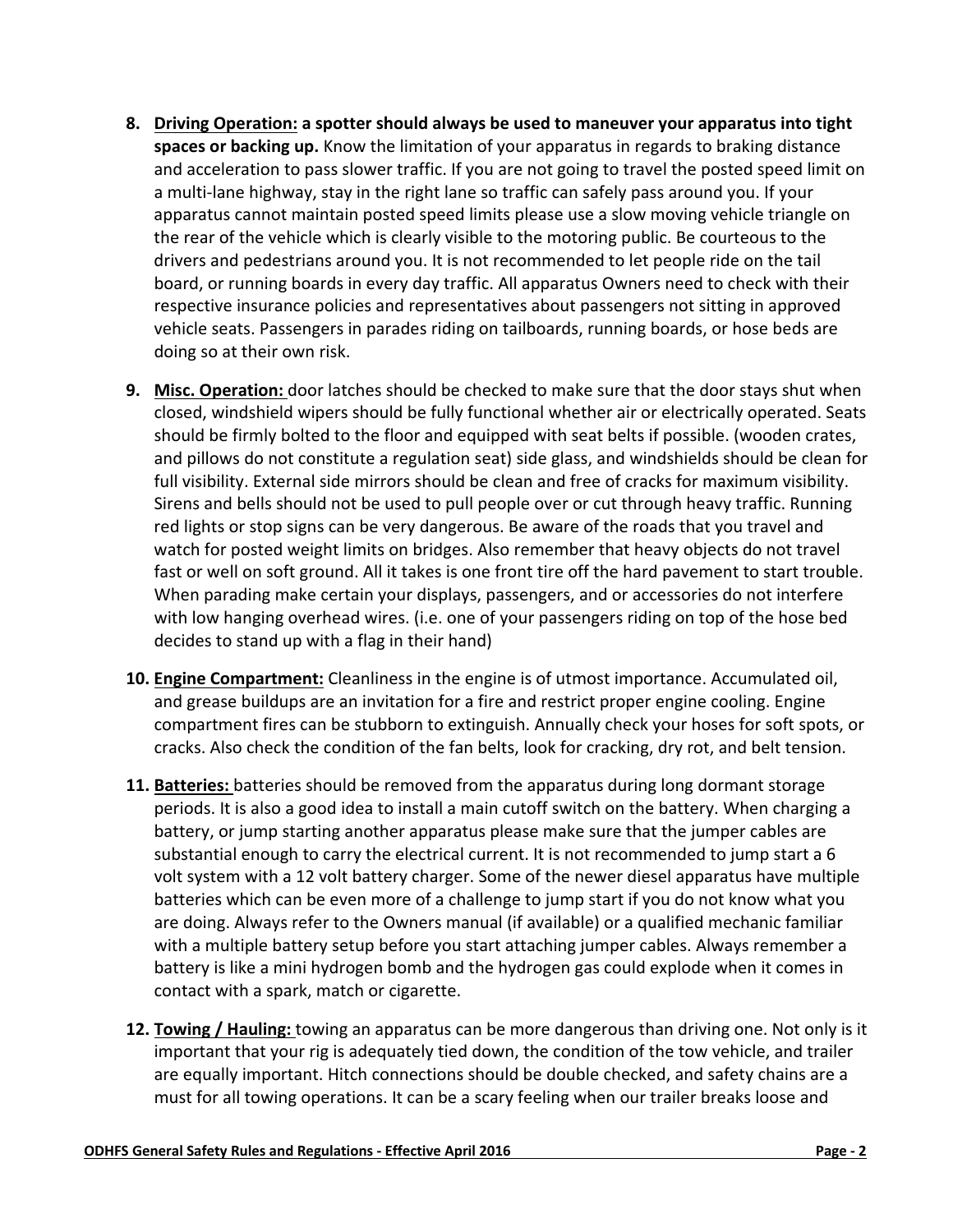passes you on the road. An adequate number of tie downs should always be used and secured properly. Trailer lighting should also be checked thoroughly. Apparatus lights and lenses should be covered to prevent breakage from flying rocks and road debris. Just because your apparatus is sitting on a trailer does not mean it will be immune from road debris. Double check your apparatus accessories, and the mounting brackets. On long distance towing it is a good idea to remove as many accessories as possible, especially ladders.

**13. Warning Devices:** The operation of warning lights, sirens, bells, and air horns shall be permitted in parades and at the muster as long as the operation does not violate local ordinances. Special attention must be paid to the possibility of disturbing church services, hospital patients, or even late sleeping local residents. Particular consideration shall be given to the effect of warning devices on any horses in the parade.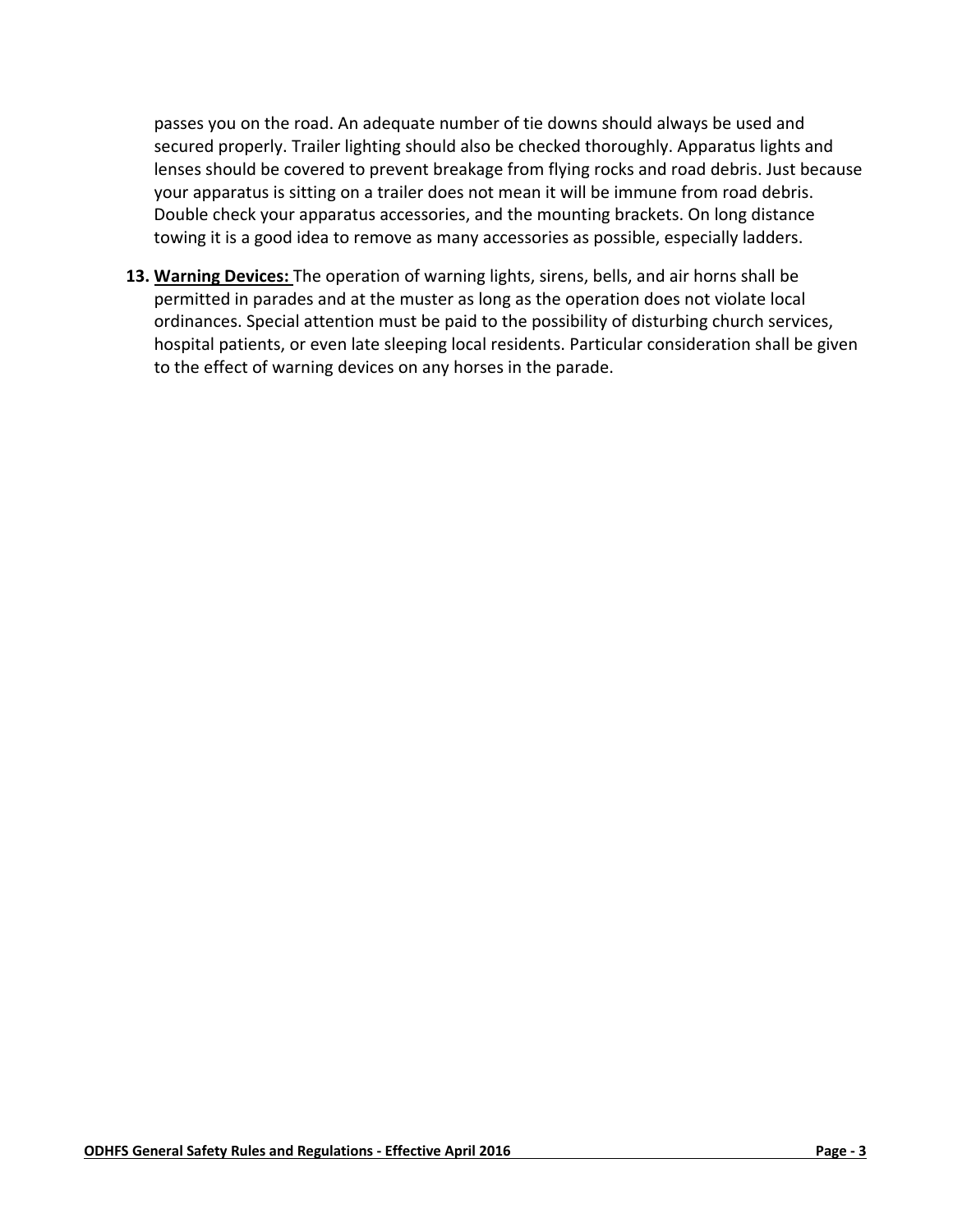### *Old Dominion Historical Fire Society*

### **General Safety Rules and Regulations effective April 2016**

### **Part II General Muster Safety Rules**

### **1. General Objectives**

The intent of these guidelines is to provide a framework to make a muster as safe as possible for both muster participantsand spectators. This is a performance‐based program that shall also address local conditions and activities to comply with the objectives of these Muster Safety Guidelines.

## **2. Safety Committee**

The local chapter for each muster or event shall appoint a Safety Officer and Safety Committee. Each Safety Officer will be qualified to perform his duties as a result of training and/or fire service experience. The members of the Safety Committee *shouldwear* identification to make them recognizable at the muster. The number of members shall be adequate to perform the required duties based on the number of participants and spectators expected to attend themuster. **It is recommended that there be a minimum of one safety officer for each 20 pieces of apparatus expected.**

## **3. Authority of the Safety Committee**

The Safety Committee and its Safety Officer shall have the final judgment as to whether or not to permit any activity at the muster and to order a stop to such actions as may reasonable prevent dangerous situation. Typical emergency actions might includean order to bed all aerial devices upon the appearance of a storm to reduce the danger from wind orlightning. It is the responsibility of the local chapter to appoint qualified persons to the safety committee and then support them and the decisions that they make.

## **4. Conformance with Accepted Fire Ground Practices**

A positive working relationship with local fire departments is of great value to any local chapter and under nocircumstance should activity be permitted at a muster that conflicts with accepted local fire department safety practices (if local practices are more restrictive).

## **5. Responsibilities of Apparatus Owners**

The owners and crews of each piece of apparatus have primary responsibility for safety since the Safety Officer and/or safety committee cannot be expected to monitor all apparatus and activates that are going on simultaneously during amuster. Apparatus owners and operators are also expected to have more in depth knowledge of the operation of their own apparatus and equipment than the Safety officer since there is a very wide variety of fire apparatus. Operating procedures will vary between apparatus manufacturers and will also depend on the date of manufacture of the apparatus. Some apparatus may have been modified by their Fire Departments while in service resulting in unique operating procedures. Because of these many variables, apparatus owners and operators are expected to use caution and good judgment in operating their rigs in accordancewithin manufacturer's recommendations while following muster guidelines.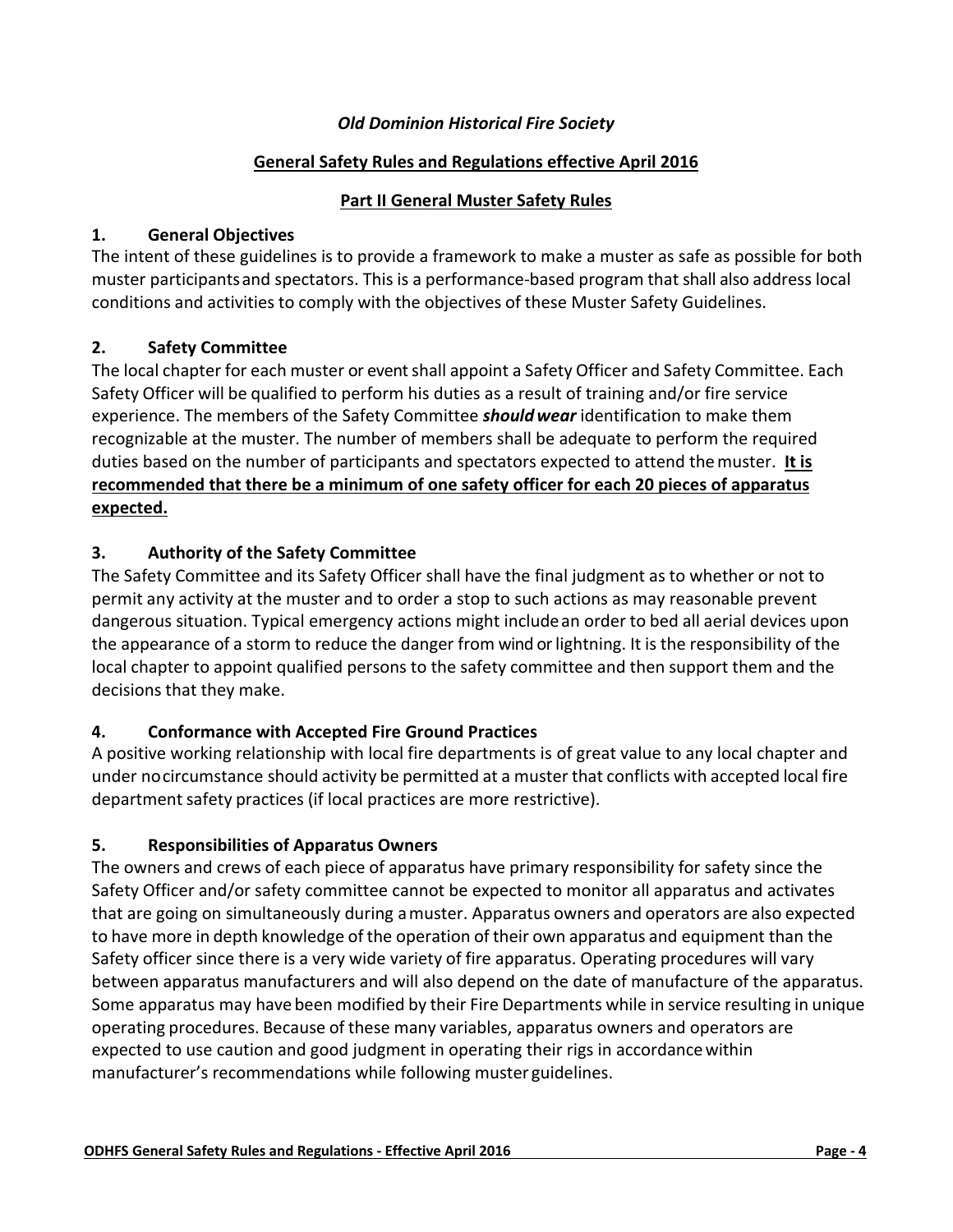# **6. Requirements to Participate**

Each participant **shall** be required to sign a registration form in which among other things, establishes vehicle liability insurance, an acknowledgement that the Safety Rules have been received and are understood, and agrees to follow the requests made by the Safety Committee. Each piece of apparatus should beprovided with a registration placard identifying the owner/operator. The placard should be conspicuously posted or attached tothe apparatus at all times so the owner/operator can be readily be contacted if needed (for example, the vehicle is leaking gas). Placards are available and can be printed from the ODHFS website.

# **7. Apparatus on Static Display or Pumping**

Any parked apparatus shall have the wheels chocked fore and aft to prevent accidental movement in any direction. The vehicle shall be closely supervised to protect the vehicle from its admirers and its admirers from the vehicle. Remember children stick their fingers in the most unusual places including mechanical siren ports. Consideration should be given to disconnection of the battery to prevent the accidental operation of sirens or the starting of the engine while on Static Display. If the vehicle is key equipped, keys shall be removed. Suitable wheel chocks are defined as two, commercially made, truck wheel chocks or wood blocks that are at least 5 inches tall by 5 inches wide. Vehicles with 16 inch or smaller tires may use 4 x 4 blocks of wood at least 6 inches wide. The wood blocks may be beveled. Any apparatus that is on display, pumping, being supplied by a pumper, or has its aerial raised, shall have its brakes set, at least one wheel chocked with two suitable wheel chocks, and shall be continuously attended by an adult capable of operating the apparatus while the aerial is raised and or the pump is in operation. "Exception" Aerials that are properly locked in place with the engine shut down may be left unattended as long as the operator remains on the muster grounds. This pertains to aerials displaying the Flag.

## **Supplement / Optional: Operating Apparatus See Form SP‐04 (Handout) SPAAMFAA'S Minimum Safety Rules for ApparatusOperation**

## **8. Backing and Moving Apparatus on Muster Site**

An adequate number of guides shall be used to clear the right of way, alert the driver of obstacles, and guide him to park. **No vehicle will be backed without the assistance of a "lookout" person watching the area behind the vehicle**.

## **9. Parades**

In parades containing a mix of marching units, horse drawn units and motorized units, attention shall be paid to the arrangement of the parade to protect the non-motorized units from the motorized units. For the safety of those riding the vehicles in the parade, everyone shall be inside the body of the vehicle (cab, hose body). *Only adults may ride on the tail and running boards.* For the safety of those watching the parade, vehicle speeds shall not exceed 20 MPH and no stunt driving of fire apparatus shall be permitted. The throwing of candy or trinkets that encourage children to run into the street should not be permitted. *"Candy and trinkets" are permitted, but must be distributed by walkers on each side of the rig ‐ not thrownfrom the rig.*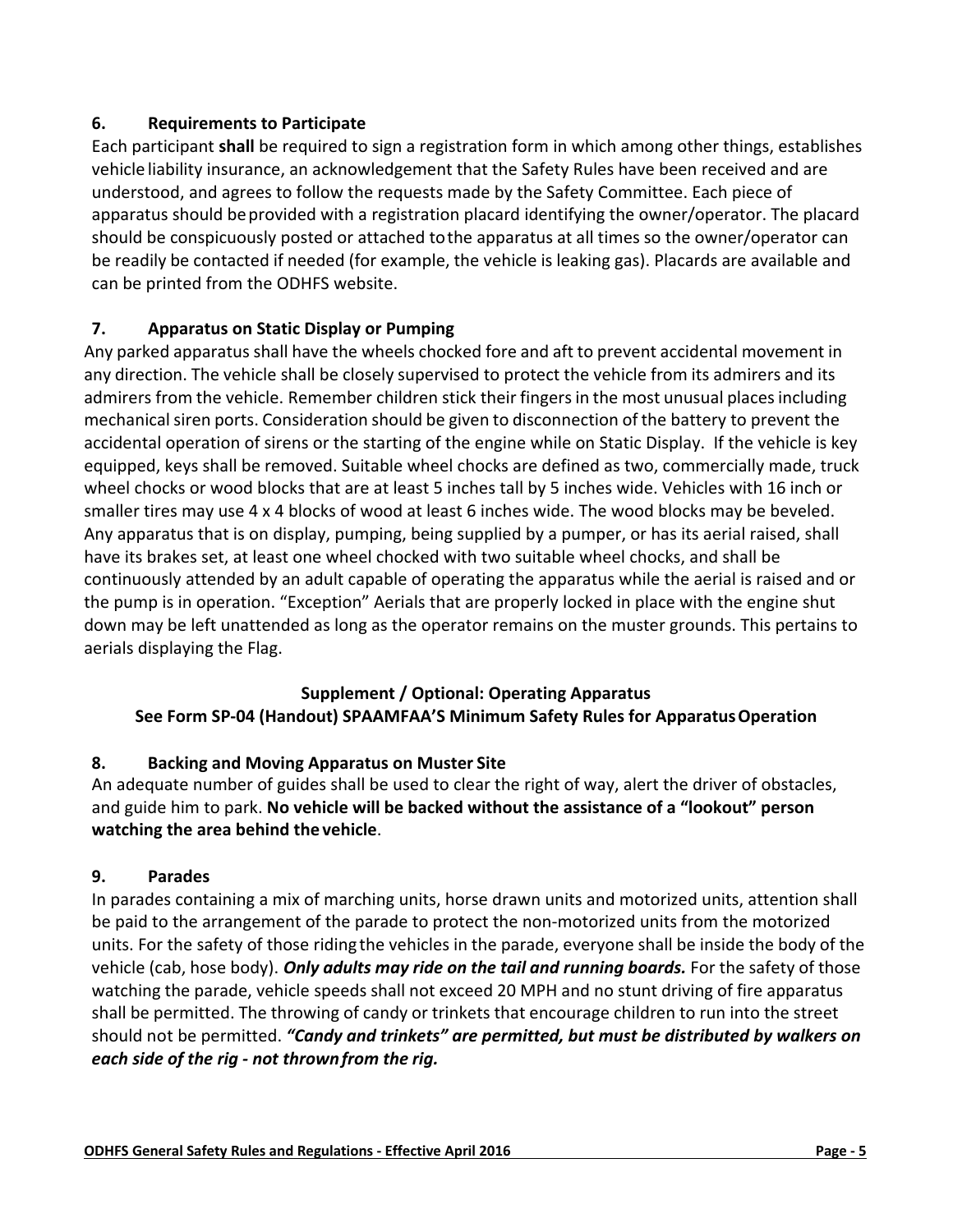# **10. Warning Devices**

The operation of warning lights, sirens, bills, and air horns shall be permitted in parades and at the muster so long asthe operation does not violate local ordinances. Special attention must be paid to the possibility of disturbing church services, hospital patients, or even late sleeping local residents. Particular consideration shall be given to the effect of warning device on any horses in the parade.

# **11. Games and Competitions**

All games and competitions shall be conducted under written rules that are understood and agreed to by theparticipants. These rules shall include specific provisions to protect the safety of both the participants and the spectators. All personnel competing in events must be competent and in good physical condition.

# **12. Emergency Vehicles**

At many musters there will be a mix of privately and publicly owned "out-of-service" rigs and "inservice" emergency vehicles. The muster site should be arranged to permit emergency vehicles to respond from the site if necessary and for emergency vehicles to move about the site should there be a fire or medical emergency at themuster.

# **13. Fire Protection**

**Every fire apparatus** shall have *available* an operable fire extinguisher having a minimum rating of *10BC*. This should be verified as part of the registration process. Consideration should be given to ways to prevent the leakage of gasoline fromthe carburetors of apparatus with gravity feed fuel systems. No refueling of apparatus on muster site should be permitted without Safety Officer's approval.

## **14. Emergency Medical Service**

A means of providing EMS, should it be needed, shall be prearranged.

## **15. Communication Link**

A cellular telephone, two‐way radio or other link shall be available to the Safety Committee to call for outside assistance.The Safety Committee should take full advantage of radio communications to function as a Safety team. *The Safety teamshould have emergency phone numbers.*

## **16. Unusual Apparatus, Events and Demonstrations**

Operating aerial devices, pumpers, steam pumpers and the like add greatly to the appeal of musters, but may require special attention by the Safety Committee. Such issues as aerial limits, operator certification, backup water supply, andcompliance with boiler codes must be addressed. The Safety Committee shall be alert to situations having unusual risk factors and shall take actions that may be reasonably required to protect spectators and participants. Examples of such actions might include requiring evidence of recent hydrostatic testing of high‐pressure tanks or boilers.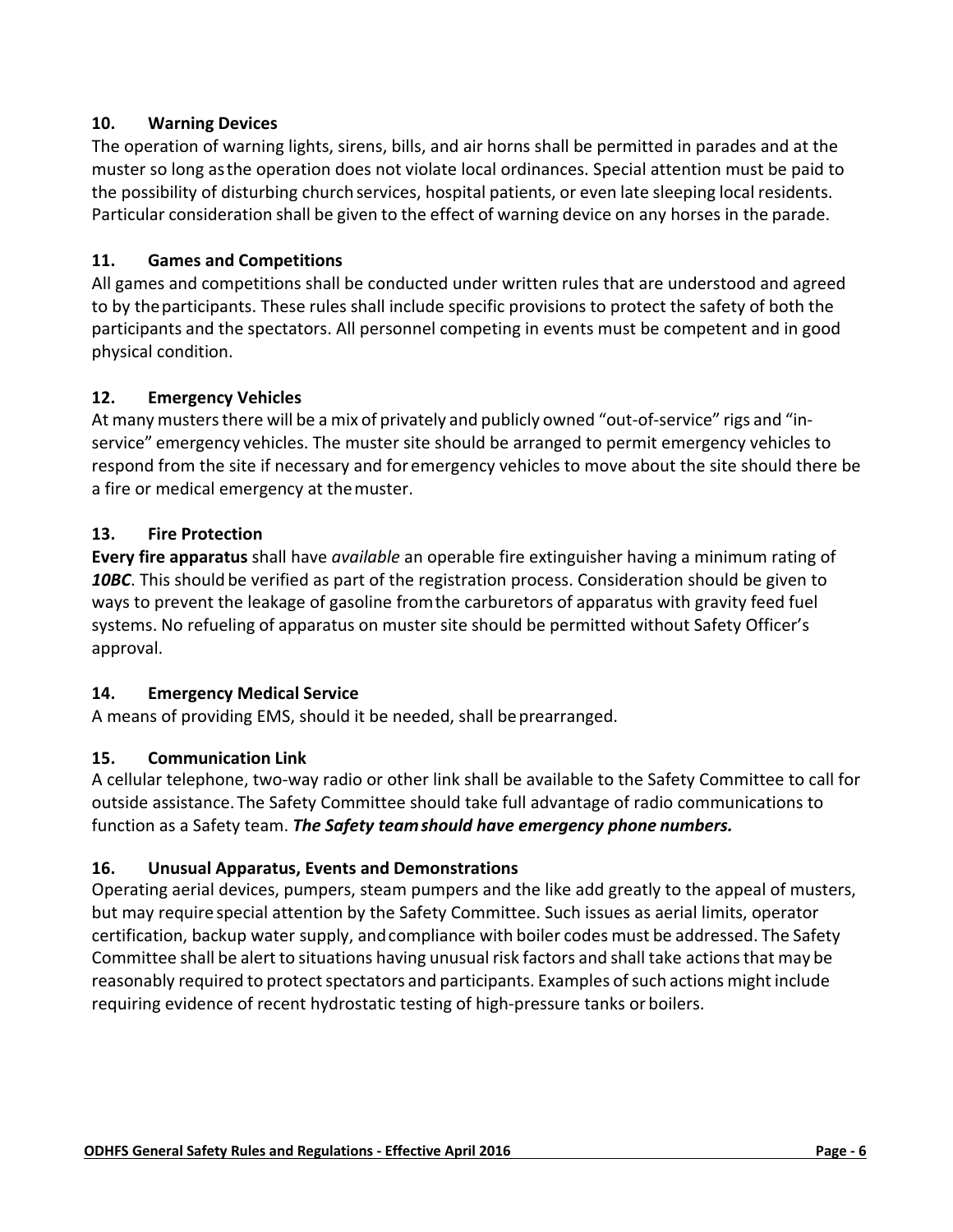**17.** All discharge lines used during the day's events shall be tied down or attached to fixed deluge guns. **NO HAND HELD LINES** except during events, as specified such as water ball or demonstrations which have been approved by the Safety Officers. When approved for use they shall be manned by an adequate number of personnel to safely control the line. Booster lines are not covered by this rule and may be hand held.

**MAXIMUM PUMP PRESSURE SHALL BE NO GREATER THAN 70 PSI!** Each participant should be required to sign a registration form in which among other things, establishes vehicle liability insurance, and agreement to follow the requests made by the Safety Committee.

**18. Pumping:** With at least one wheel chocked front and back. All gate valves shall be opened and closed slowly to minimize water hammer. In rare instances where higher pressures are required and have been approved by the Safety Committee such as raising Water Towers, the Owner shall certify that the hoses have been subjected to a pressure test of 125% of the required operating pressure within the previous 12 months. All hoses must be in good condition without leaks and couplings must be used with proper thread. Master stream devices will be staked down or chained / tied to a substantial object in front of the master stream. When this is not possible the hose shall be looped in front and the gun tied/chained to the hose. Deluge guns must not be operated past any safety stops. **NO PERSON SHALL BE ALLOWED TO RUN THEIR HANDS THROUGH THE STREAM.** All streams shall be directed so as not to wet other apparatus, personal property or spectators.

**19.** You must use a drip pan to catch your priming oil when drafting. **THIS WILL BE STRICTLY ENFORCED!**

**20.** Please do not litter. Deposit refuse in the cans provided around the facility for this purpose.

**21.** Every apparatus must have proof of insurance and be roadworthy as required by its home state Department of Motor Vehicles.

**22.** Aerial ladders and or water towers may only be raised on approval of the safety committee and in assigned locations. If the Owner / Operator of an aerial or water tower is found in violation of the Muster Safety Rules and they are asked to cease operations they will do so immediately without any hesitation.

**23.** Aerial devices are defined to include all Aerial ladders, Aerial Scopes, Ladder Trucks, Tower Ladders, Snorkels, Squirts, and Water Towers.

**24.** Aerial devices shall not be raised within 30 feet of power lines and may not be extended more than 60% of the total height of the aerial.

**25.** Aerial apparatus must have ALL stabilizers on stable ground, have suitable ground pads under them, be properly set and locked in accordance with the manufacturer's specifications. If it is a Tractor Trailer unit it should be jack knifed in accordance with the manufacturer's specifications.